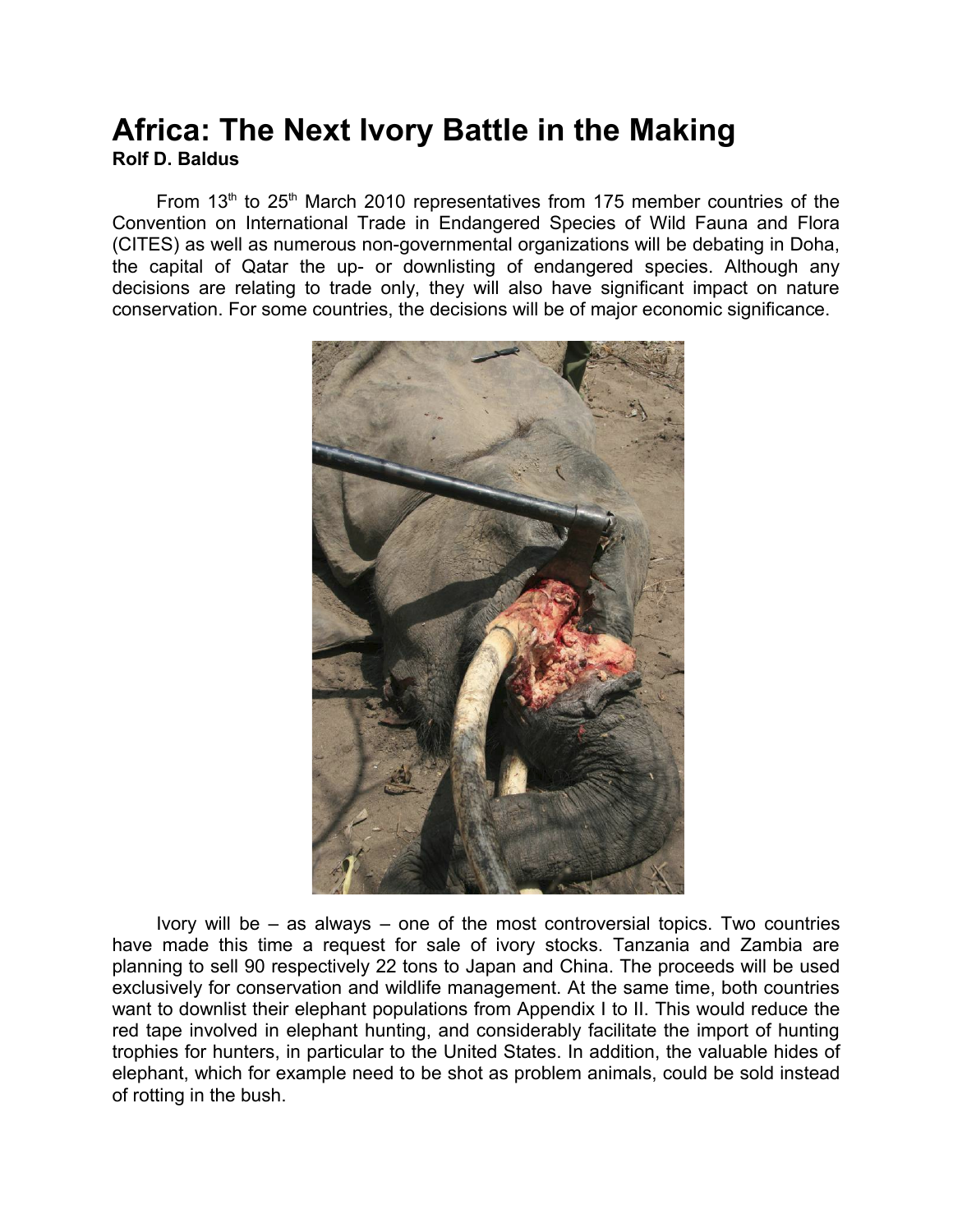As usual in such cases, the animal rights activists have lodged their protests in advance, arguing that such sales would fuel poaching. In the run-up to the last CITES conferences they regularly published in the past horror figures on elephant poaching with the media all too readily accepting them. Often the figures and cases were purely fictitious.

Today, however, one reads and hears hardly anything about it, although for the first time there is cause for concern. "We've seen this year a disastrous increase in poaching, smuggling and the seizure of illegal ivory," says Dr. Dietrich Jelden from the German Federal Office for Nature Conservation and head of the German CITES Authority. Others already speak of a return to the conditions of the eighties, when a wave of poaching swept the African continent. In the course of 2009 a lot of ivory was confiscated. The cause of this surge and the people behind it remain unknown. Currently -nobody knows the reasons of the increase in smuggling. There is also no evidence that the poaching surge was fuelled by the CITES approved sale of 100 tons of ivory to China and Japan a year ago from ivory stocks held by Botswana, Namibia, Zimbabwe and South Africa. Most of the confiscated ivory has been poached before that sale.

No doubt there is a huge market for both legal and illegal ivory in China, where the demand for the luxury items soars. Today traders and entrepreneurs from China appear in many places in Africa buy to buy raw material. "It is certainly no accident that in these places suddenly valuable timber is harvested illegally and poaching increases," says a professional hunter who knows the ropes in Mozambique and Tanzania.

Not many African countries provide assistance in combating illegal trade. For the last 20 years TRAFFIC, the organization which observes the illegal trade in ivory and other protected species on behalf of CITES, computes an index for the effectiveness of anti-poaching in elephant range countries. It is computed as a function between seizures in the country itself and abroad.. For example in Angola the index value is simply zero. 160 times ivory from Angola was confiscated abroad; there were no seizures in Angola. Senegal, Equatorial Guinea and Togo have also zero success track record. Scarcely better is the situation in the Democratic Republic of the Congo with an index of 0.01. Here the ratio is 6 to 396. Mali, Guinea, Ghana and Benin are at a similar level. The list goes on and on.

Tanzania is the home of the second largest elephant population on the continent. This East African country wants to sell part of its ivory stockpile, but the situation there is not good either. The country, once praised for the effectiveness of its anti-poaching, expressed by an index of nearly 100 has suffered a dramatic downturn in the past few years. Simultaneously, ivory seizures from Tanzania increased abroad. The biggest cases in 2009 were: 11 tons in Hong Kong, 8 tons in Vietnam, 3.5 tons in the Philippines and 608 tusks in Japan. TRAFFIC puts this down to corruption in Tanzania; because of the large quantities organized crime is suspected to draw the strings. Tanzania also plays a special role as a transit country for ivory from other states.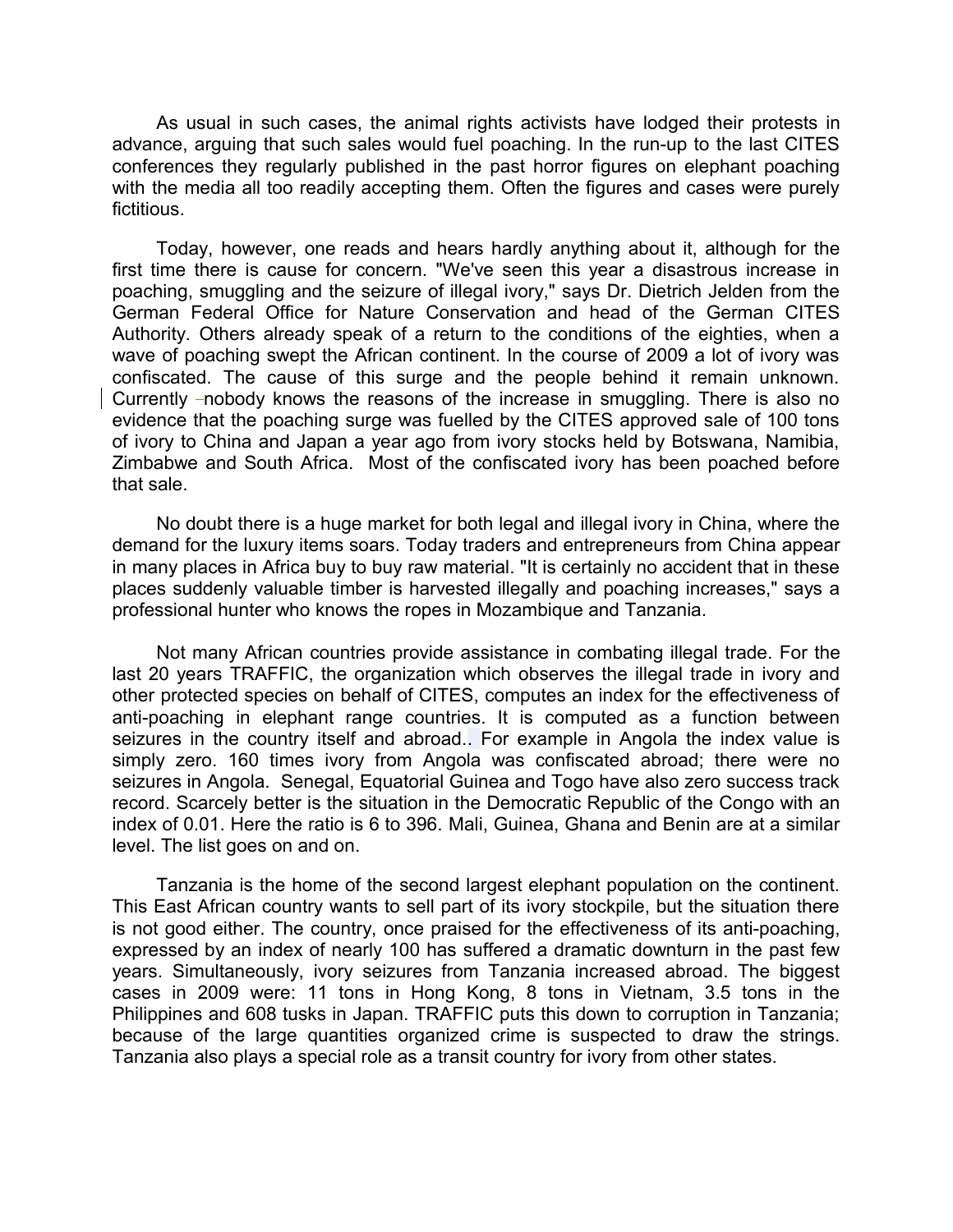The most dramatic poaching development in 2009 occurred in the five million acres Selous Game Reserve. The situation is worst in the northern part, where the tourist lodges are located. Guests can hear the rifle shots of the poachers.



Although the lodges summon scouts from the nearby park headquarters over the radio; but they arrive, if at all, the next day and pull out without accomplishing anything. There are increasingly indications that the rangers themselves are involved, as it had happened in the eighties. How else would you explain four elephants were shot down at the runway next to the main ranger station? Even within sight of tourists game rangers are hunting zebra and other game; the meat is then smoked and sold. One can hardly blame them, because for months their salaries are paid only infrequently, if ever. Towards the end of the 20th Century elephant poaching in the Selous had been reduced with German assistance from about 5,000 animals per year to almost zero. One of the key tools was the better financing of the park at that time. The finance minister had approved a scheme under which half of the hunting revenue of about five million US dollars was allowed to remain in the reserve. Of these funds rangers were well paid, vehicles and infrastructure were maintained and poaching was effectively curbed. This system has been overturned the Tanzanian government, and the allocation of little more than 600,000 US \$ in 2009 is not enough for to live or die. Astonishingly, even donor organizations who wanted to assist the wildlife management authority have been rejected.

The tourist lodges in the north have already registered more than 80 poaching cases in 2009; and their area covers only 2% of the total reserve area. "The entrance fees for tourists have been raised two and a half fold in the last two years, while the